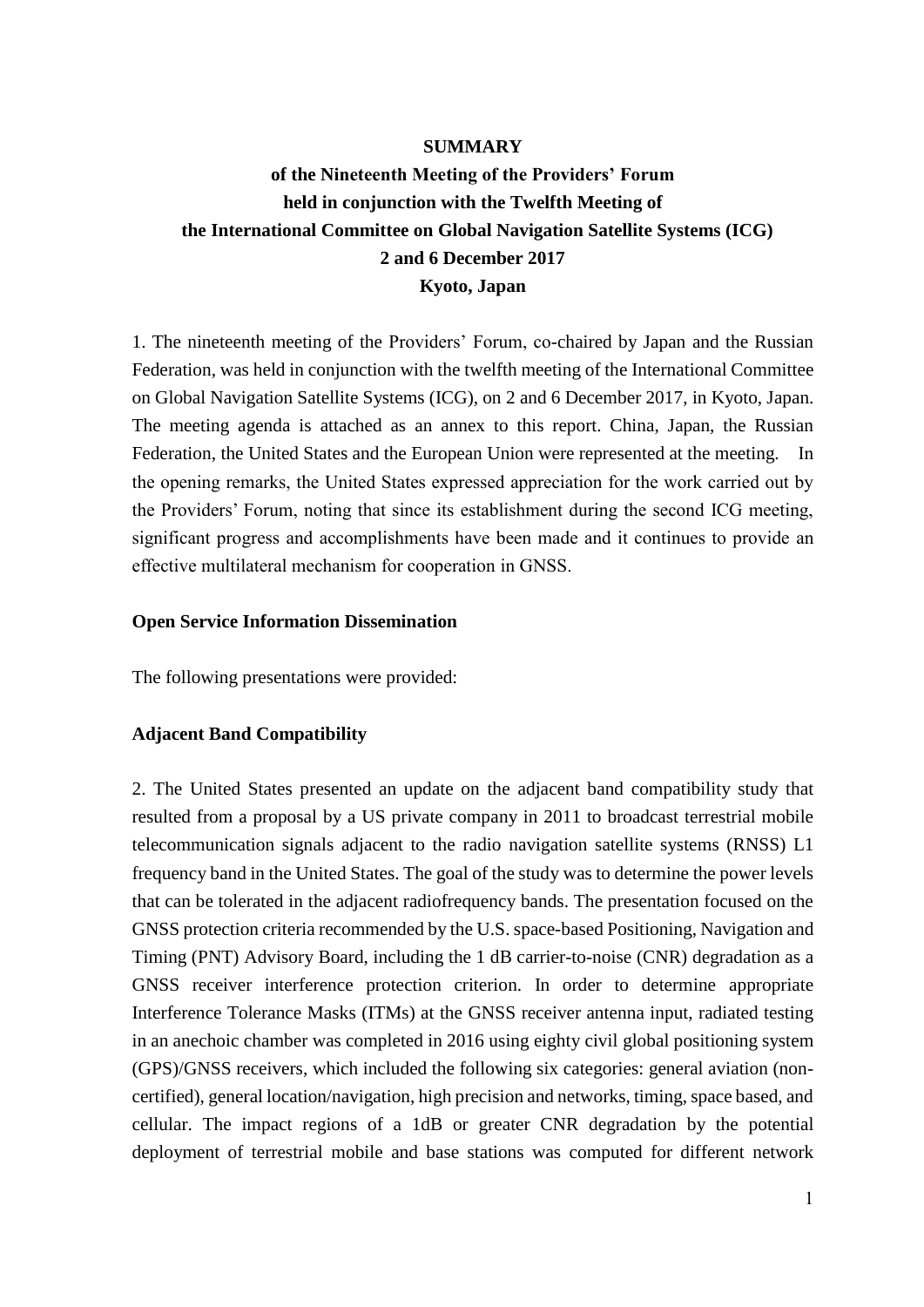deployment scenarios. The results demonstrated that high precision receivers could experience a 1 dB degradation beyond 10 km based on a macro urban deployment with loss of lock on all GNSS satellites within 1 km of the interfering transmitter. The results highlighted that the distance from the GNSS receiver to the transmitter is a key factor, as well as the transmitter density and inter-site distance of the network deployment.

3. It was noted that the full report of the adjacent band compatibility study will be discussed within the U.S. government and publically available in the next few months.

4. The providers emphasized that it is necessary to protect the use of GNSS which has been a goal of the work of the ICG. The providers also noted that the adjacent band issue can potentially occur not only in the L1 frequency band as there are concerns in the European Union about potential deployments of wireless microphone applications in the band below 1164 MHz, which could impact the L5 frequency band. Therefore, the providers agreed that it is important to follow these issues closely.

# **Medium Earth Orbit Search and Rescue (MEOSAR) System Update**

5. The United States presented an update on the progress of the implementation of the Medium Earth Orbit Search and Rescue (MEOSAR) system. MEOSAR implementation is currently in initial operating capability with 20 experimental S-band payloads and 7 operational L-Band payloads. MEOSAR offers near instantaneous beacon detection in comparison to its low earth orbit (LEO) and geosynchronous orbit (GEO) satellite system, which can experience a delay in signal acquisition, processing, and transmission to the ground.

6. Currently there are three space segment MEOSAR providers – GPS, Galileo, and GLONASS. It was also reported that the future inclusion of the BDS SAR payload into COSPAS-SARSAT has been acknowledged. The next steps will be to amend the MEOSAR space segment correspondence working group terms of reference to encourage China to participate.

7. COSPAS-SARSAT acknowledges that downlink discussions need to continue within the programme to ensure beam collision is mitigated, as all four providers will need to share two downlink bands (1544.0 – 1544.2 MHz and 1544.8 – 1545.0 MHz).

8. The providers agreed to continue discussion in WG-B and to consider specific downlink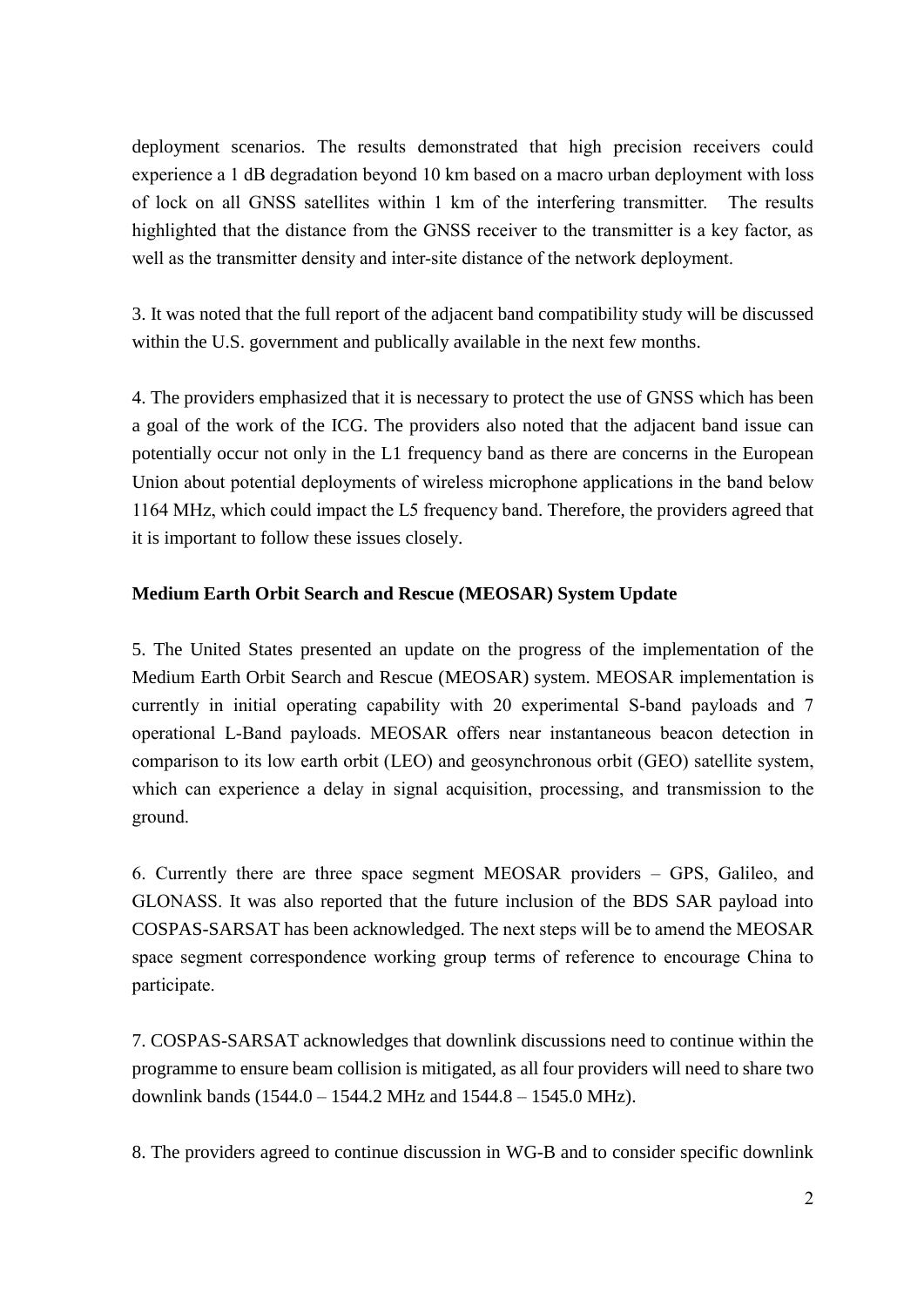discussions in WG-S.

8bis. The European Union expressed its concerns about the potential interference between MEOSAR downlinks in the 1544-1545 MHz band. The European Union recognizes that the substantive discussion takes place in COSPAS-SARSAT groups, but given the urgency, it encourages the GNSS providers to fully engage as a matter of priority in those technical discussions, consider all options to prevent interference, and then report back to the ICG on the progress in due course.

# **Update on Space Service Volume**

9. The United States presented an update on the progress in developing and utilizing a GNSS Space Service Volume (SSV) and the benefits of SSV to real-time on-board navigation, Earth sciences, launch vehicle range operations, attitude determination, and time synchronization domains.

10. The benefits of using GNSS for real-time navigation in SSV provides improved realtime navigation performance, quicker trajectory maneuver recovery, reduced need for expensive onboard clocks, increased satellite autonomy, and better performance for highlyelliptical orbit (HEO) and GEO missions and beyond.

11. The presentation also noted the examples of using GNSS for positioning, navigation and timing of GEO and HEO satellites, including United States, European Union and Japanese meteorological satellites.

12. On 13 October 2017, the National Aeronautics and Space Administration (NASA) signed a Memorandum of Understanding with the United States Air Force on civil SSV requirements. NASA is the United States civil space representative for the organizations that use GNSS in space and, as a result, will have insight into the procurement, design, and production of new satellites from an SSV capability perspective.

13. There is a collaboration between the Interagency Operations Advisory Group (IOAG) and ICG to encourage service providers and others to contribute to the GNSS space user database.

14. In conclusion, SSV continues to evolve, and space missions are increasingly benefiting from SSV to improve mission performance.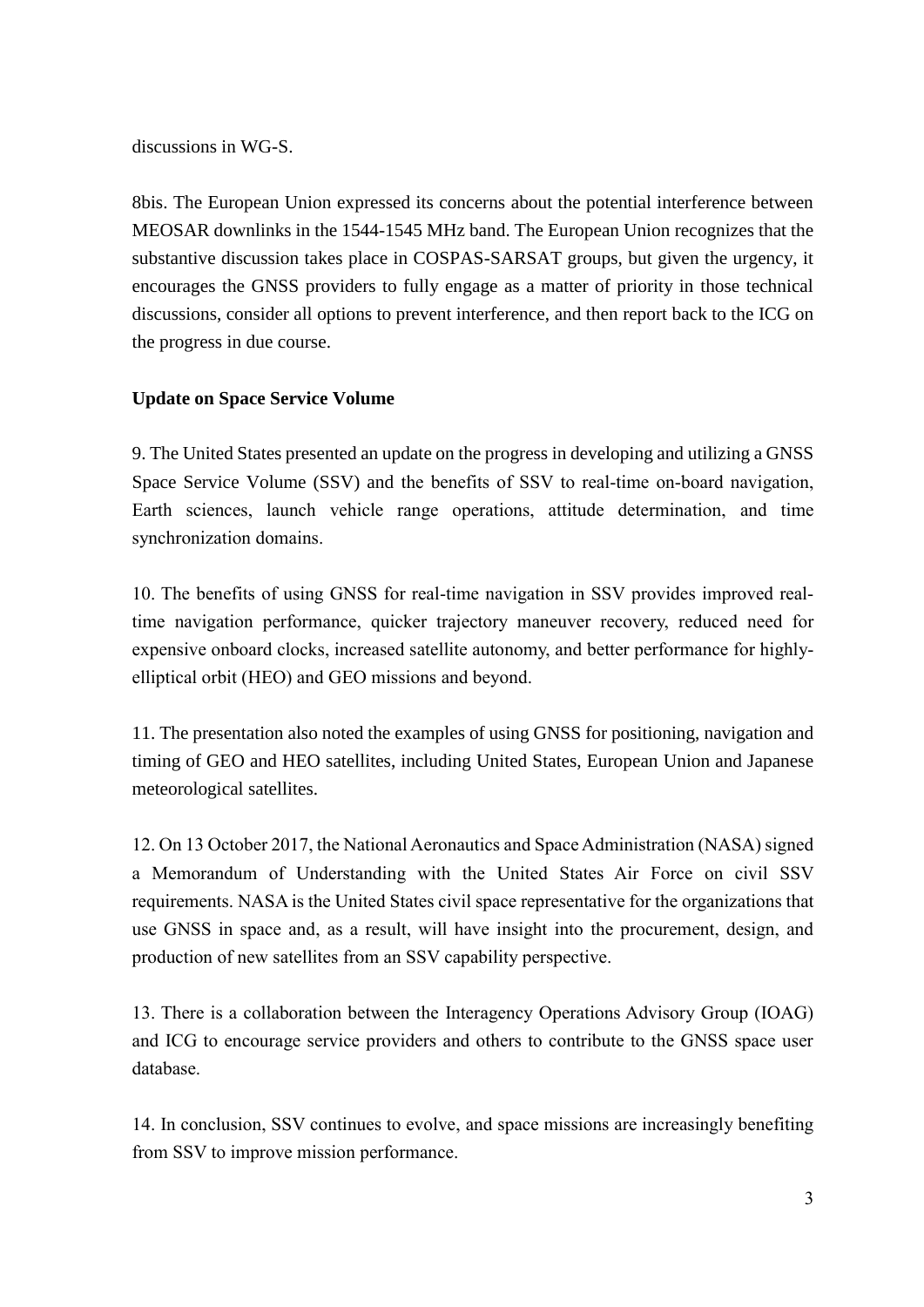15. The providers agreed that ICG should be relevant to the wider space sector by ensuring GNSS' future contribution to SSV. One possible way for this is to improve its GNSS system interoperability by transmitting intersystem timing offsets.

# **Latest progress on the International GNSS Monitoring and Assessment System**

16. China presented the progress on the International GNSS Monitoring and Assessment System (iGMAS) and its applicability to contribute to the International GNSS Monitoring and Assessment (IGMA) Joint Trial Project.

17. iGMAS has successfully monitored and assessed the constellation status, quality of navigation signals and service performance. It has also provided highly accurate multi-GNSS orbit and satellite clock products, as confirmed by comparison to satellite laser ranging (SLR) and International GNSS Service (IGS) products. Information concerning the system is now available in Chinese and English languages through a website [\(www.igmas.org\)](http://www.igmas.org/) and a mobile app. Some issues about the detailed strategy for GNSS monitoring and assessment were also described. Further discussion about definition, methodology, and output format will be continued.

# **GNSS Application Activities in the Belt and Road**

18. China introduced BDS/GNSS application activities that support the Belt and Road Initiative.

19. In 2013, the Chinese President developed this new initiative to promote global economic development. The Belt and Road region now covers over 60 countries, which accounts for 60% of the world's population and a collective GDP equivalent to 33% of the world's wealth.

20. BDS currently provides regional services and covers 30 countries in the Belt and Road region. Between 2015 and 2016, 5 BDS-3 testing satellites were launched, while new technologies and concepts for BDS-3 were validated and tested. BDS-3 will include a nominal 30 satellite constellation. The first pair of BDS-3 satellites were successfully launched on 5 November 2017.

21. An important partner for this Belt and Road initiative in the field of satellite navigation is Russia. Several key China-Russia Cooperation projects have been identified and launched.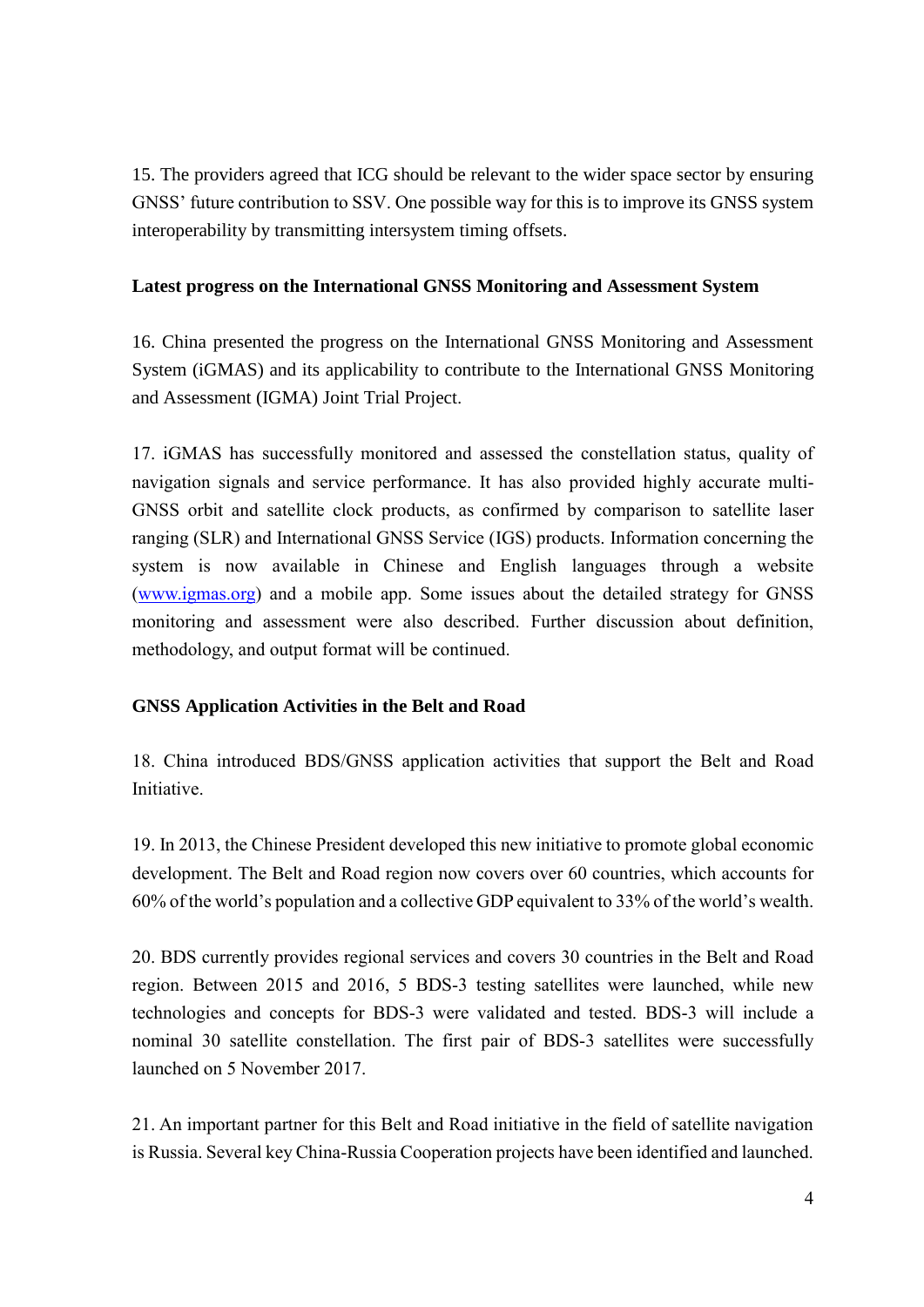"The Joint BDS/GLONASS Tests along the Belt and Road" project has generated fruitful results. The China-Europe railway express trains are equipped with BDS/GPS receivers, and initial operational tests and trials are currently underway. Other BDS/GNSS application cases along the Belt and Road include the Pakistan National Positioning Network, the New Islamabad Airport, BDS application promotion activities in many countries, BDS-based precision agriculture, etc. BDS will guarantee continuous and stable operations, with steady improvement.

22. China called on all the GNSS providers to continue to work together to provide highquality PNT services to users in the Belt and Road region as well as the whole world.

## **Space Weather**

23. The United States highlighted the recent release of specialized space weather data by the Los Alamos National Laboratory (U.S. Department of Energy) collected by GPS satellites over the past 16 years. This is a unique source of information for improving the understanding of space weather, and is available online at: [http://www.lanl.gov/discover/news-release-archive/2017/January/01.30-space-weather](http://www.lanl.gov/discover/news-release-archive/2017/January/01.30-space-weather-science.php)[science.php.](http://www.lanl.gov/discover/news-release-archive/2017/January/01.30-space-weather-science.php)

#### **Multi-GNSS Demonstration Project in the Asia/Oceania Region**

24. Japan provided an update on the multi-GNSS demonstration project in the Asia/Oceania region. Multi-GNSS Asia (MGA) is an organization to promote the project with 57 participating organizations from 20 countries. After the eleventh meeting of ICG in 2016, two MGA conferences were held, in Manila on 14-16 November 2016, and Jakarta on 9-11 October 2017. New formats such as an industry seminar, matchmaking dinner and sponsors' exhibition, were conducted successfully. The goals for 2018 and beyond are to strengthen the user community towards "Open innovation hub"; align more closely with ICG to support regional implementation of ICG recommendations; transition Secretariat responsibilities from the Japan Aerospace Exploration Agency (JAXA) to the Institute of PNT of Japan; provide a stronger role of local partners in the conference; develop a theme based conference, and membership structure. The next MGA conference will be held on 23-25 October 2018 in Melbourne, Australia. MGA will be discussing possible updates to its work plan in order to enhance linkage with ICG.

#### **ICG Information Centres: Regional Centres for Space Science and Technology**